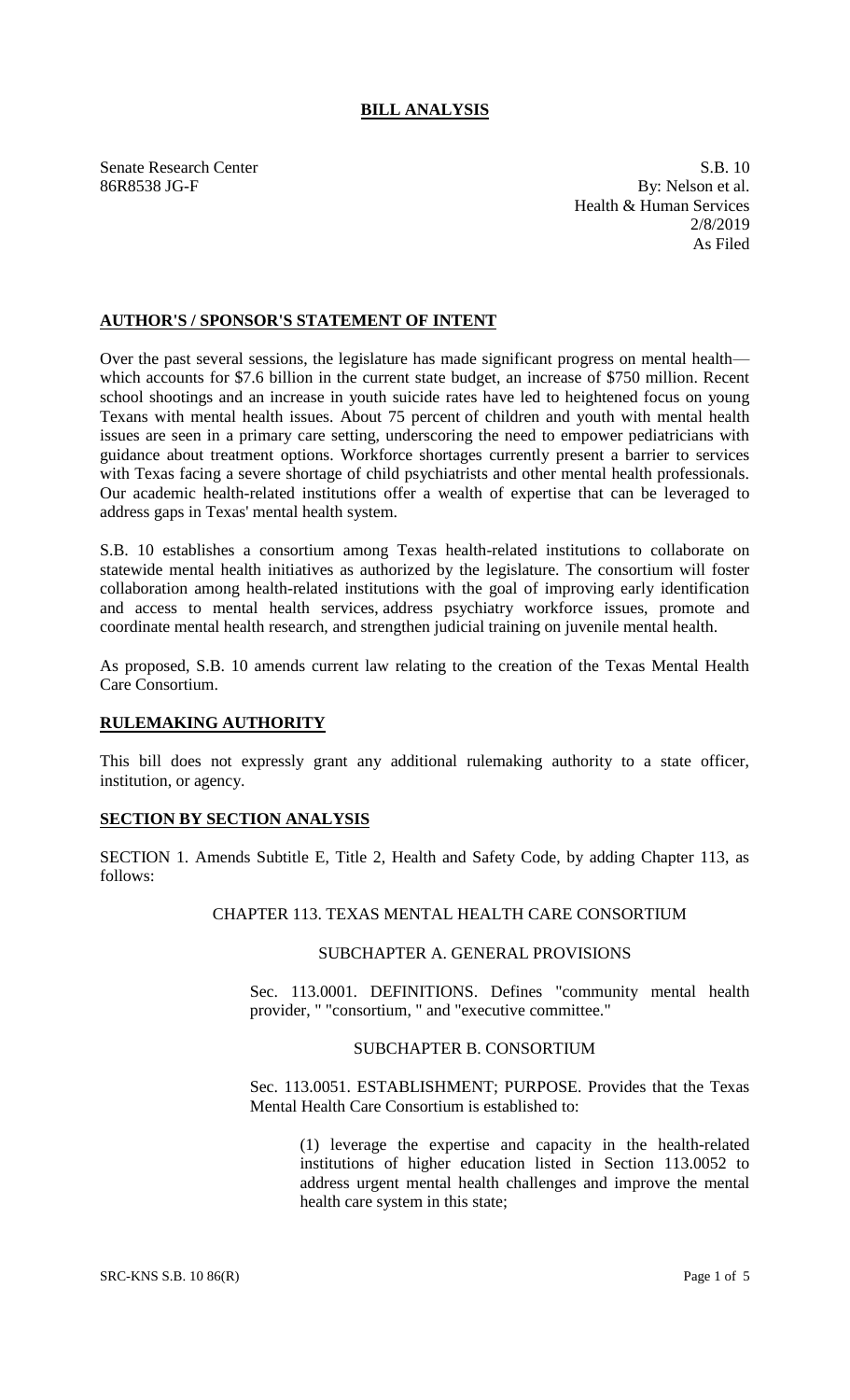(2) enhance the state's ability to address mental health care needs through stronger collaboration and institutional alignment of the health-related institutions of higher education listed in Section 113.0052;

(3) improve the effectiveness and efficiency of mental health care services delivered in this state;

(4) facilitate access to mental health care services through telemedicine and other cost-effective, evidence-based programs;

(5) improve mental health and substance use disorder research efforts conducted by institutions of higher education; and

(6) improve and expand the behavioral health workforce through training and development opportunities between the health-related institutions of higher education listed in Section 113.0052 and community mental health providers.

Sec. 113.0052. COMPOSITION. Provides that the consortium is composed of:

(1) certain health-related institution of higher education;

(2) the Health and Human Services Commission (HHSC);

(3) not fewer than three nonprofit organizations that focus on mental health care; and

(4) any other entity that the executive committee of the consortium (executive committee) considers necessary.

Sec. 113.0053. ADMINISTRATIVE ATTACHMENT. (a) Provides that the consortium is administratively attached to the Texas Higher Education Coordinating Board (THECB) for the purpose of receiving and administering appropriations and other funds under this chapter. Provides that THECB is not responsible for providing to the consortium staff human resources, contract monitoring, purchasing, or any other administrative support services.

> (b) Prohibits THECB from using funds intended to carry out the purposes of this chapter for any costs incurred by THECB under this chapter.

## SUBCHAPTER C. EXECUTIVE COMMITTEE

Sec. 113.0101. EXECUTIVE COMMITTEE COMPOSITION. Provides that the consortium is governed by an executive committee composed of the following members:

> (1) the chair of the academic department of psychiatry of each of the health-related institutions of higher education listed in Section 113.0052;

> (2) a representative of HHSC with expertise in the delivery of mental health care services, appointed by the executive commissioner of HHSC (executive commissioner);

> (3) a representative of HHSC with expertise in mental health facilities, appointed by the executive commissioner;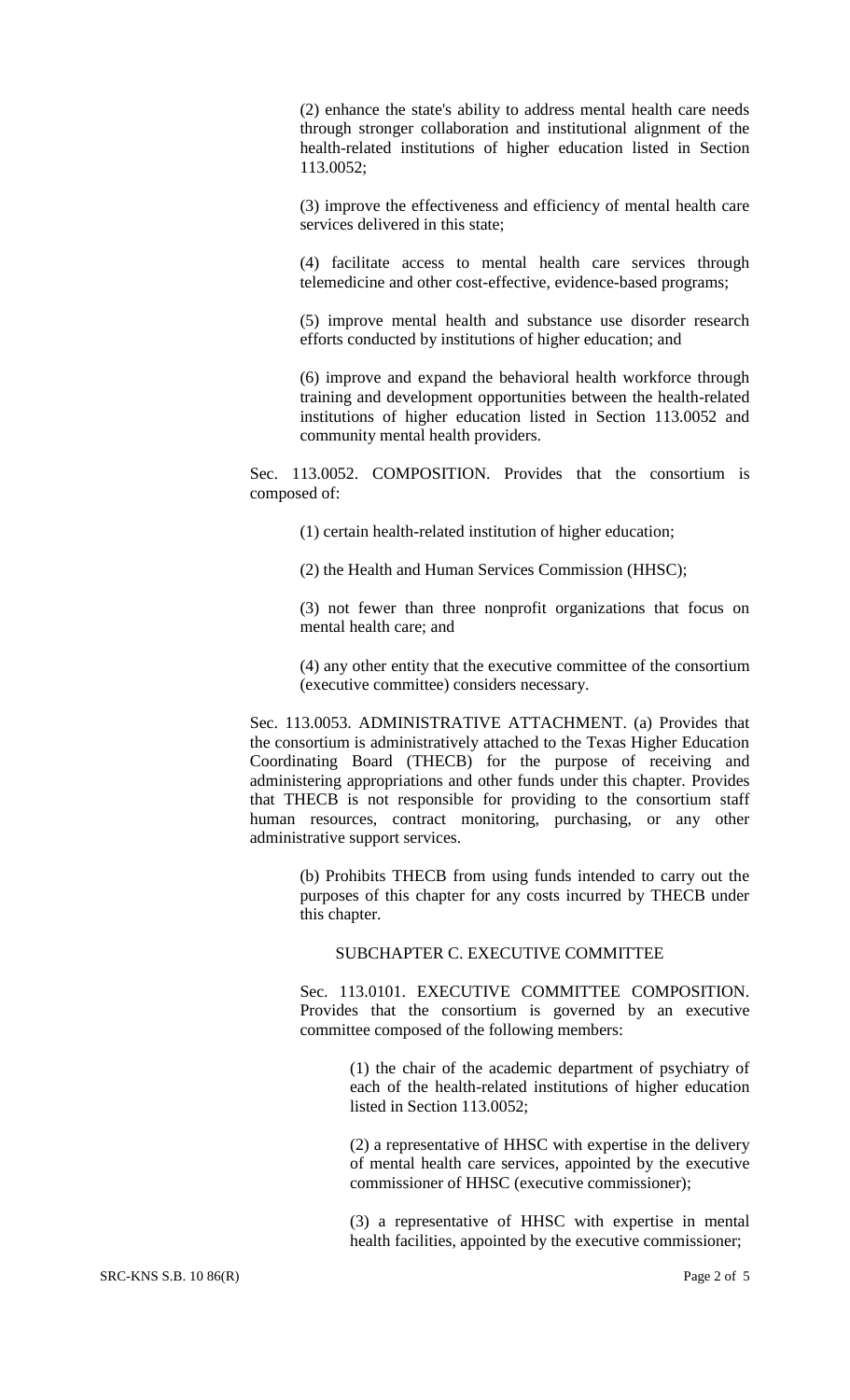(4) a representative of an organization that represents the interests of community centers established under Subchapter A (Community Centers), Chapter 534, designated by a majority of the members described by Subdivision (1);

(5) a representative of each nonprofit organization described by Section 113.0052 that is part of the consortium, designated by a majority of the members described by Subdivision (1); and

(6) any other representative designated by a majority of the members described by Subdivision (1) at the request of the executive committee.

Sec. 113.0102. PRESIDING OFFICER. Requires the executive committee to elect a presiding officer from among the membership of the executive committee.

Sec. 113.0103. MEETINGS. Requires the executive committee to meet at the call of the presiding officer.

Sec. 113.0104. VACANCY. Requires a vacancy on the executive committee to be filled in the same manner as the original appointment.

Sec. 113.0105. GIFTS, GRANTS. AND DONATIONS. Authorizes the executive committee to accept on behalf of the consortium gifts, grants, or donations from any public or private source for the purpose of carrying out this chapter.

#### SUBCHAPTER D. POWERS AND DUTIES

Sec. 113.0151. GENERAL DUTIES. (a) Requires the executive committee to:

> (1) coordinate the provision of grants or other funding to the health-related institutions of higher education listed in Section 113.0052 to carry out the purposes of this chapter;

> (2) establish procedures and policies for the administration of funds under this chapter;

> (3) monitor contracts and other agreements entered into under this chapter to ensure recipients of grants or other funding comply with the terms and conditions of those contracts or agreements; and

> (4) establish procedures to document compliance by executive committee members and staff with applicable laws governing conflicts of interest.

(b) Requires the consortium, in carrying out the duties under Subsection (a), to ensure that evidence-based tools, including telemedicine, are used to help expand the delivery of mental health care services.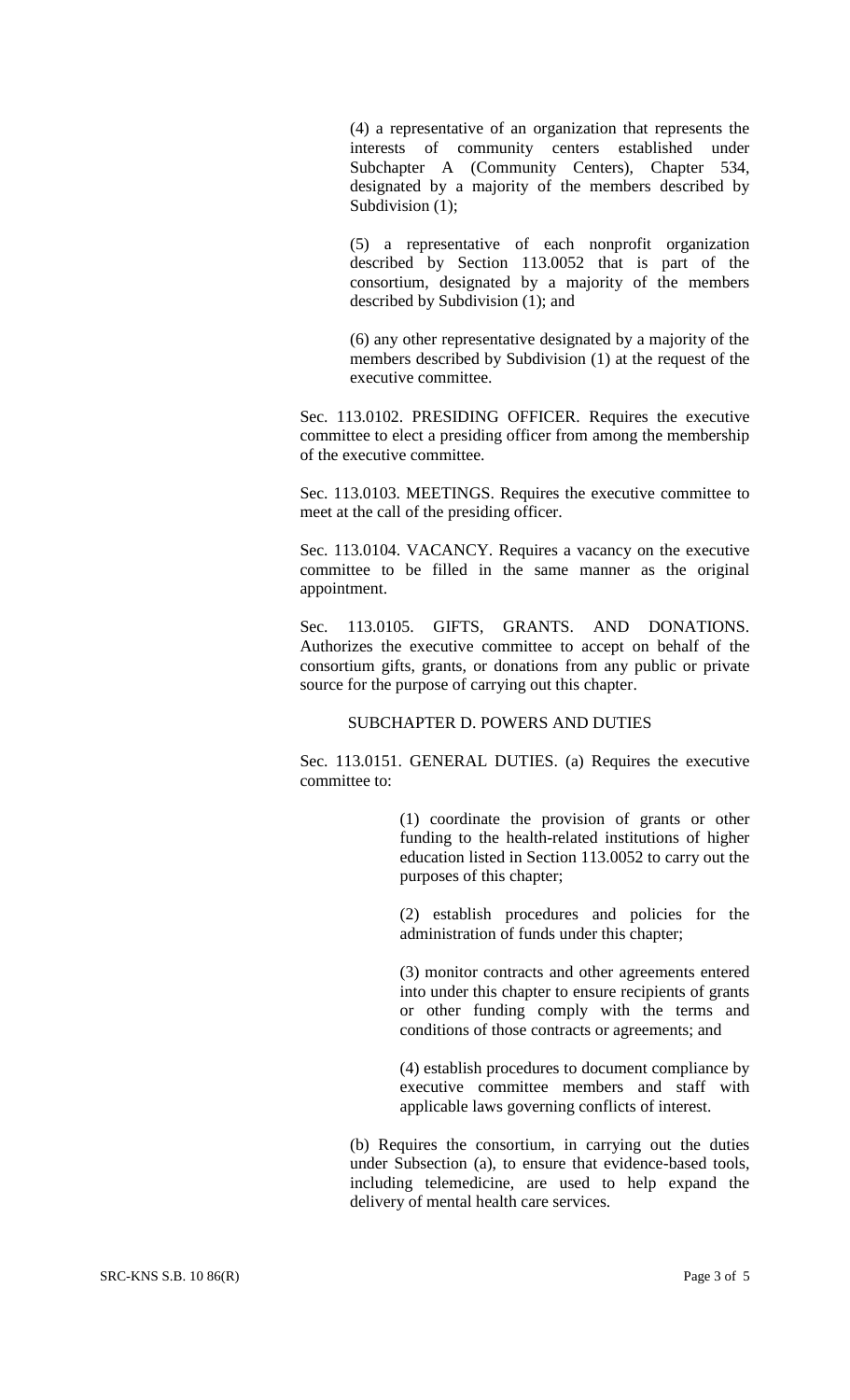(c) Requires the consortium to designate a member of the executive committee to work in liaison with the statewide behavioral health coordinating council.

Sec. 113.0152. COMPREHENSIVE CHILD PSYCHIATRY ACCESS CENTERS. (a) Requires the consortium to establish a network of comprehensive child psychiatry access centers at the health-related institutions of higher education listed in Section 113.0052.

> (b) Requires a center established under Subsection (a) to collaborate with community mental health providers to better care for children and youth with behavioral health needs by:

> > (1) providing consultation services and training opportunities for pediatricians and primary care providers operating in the center's geographic region; and

> > (2) establishing or expanding a telemedicine or telehealth program for identifying and assessing behavioral health needs and providing access to mental health care services.

(c) Authorizes a center established under Subsection (a) to enter into a memorandum of understanding with a community mental health provider to carry out this section.

Sec. 113.0153. MENTAL HEALTH RESEARCH PLAN. Requires the consortium to develop and implement a mental health research plan to advance the research component of the statewide behavioral health strategic plan, create an aggregated inventory of mental health and substance use disorder research completed by institutions of higher education in this state, and coordinate mental health and substance use disorder research efforts by the health-related institutions of higher education listed in Section 113.0052 to ensure those institutions engage in effective and targeted research to leverage additional funding.

Sec. 113.0154. BEHAVIORAL HEALTH WORKFORCE EXPANSION PROJECT. (a) Requires the consortium to enhance collaboration between the health-related institutions of higher education listed in Section 113.0052 and community mental health providers to increase psychiatric residency training and improve the quality of care for persons receiving mental health care services in this state.

> (b) Authorizes the executive committee to provide grants or other funding to the academic department of psychiatry at a health-related institution of higher education listed in Section 113.0052 for the purpose of funding one full-time psychiatrist to serve as academic medical director for a community mental health provider and two resident positions.

> (c) Requires an academic medical director described by Subsection (b) to collaborate and coordinate with community mental health providers to expand the amount and availability of mental health resources by developing